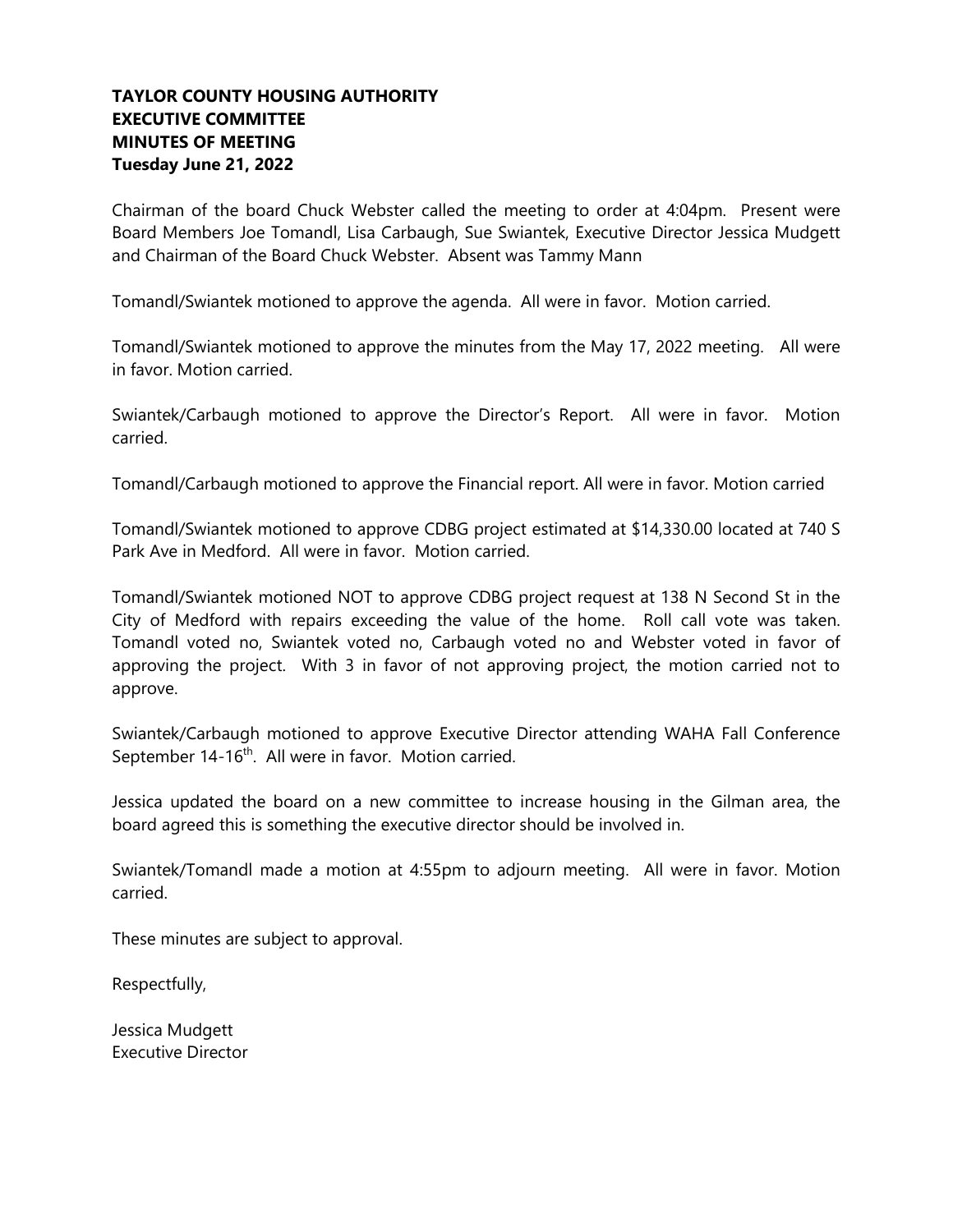## **TAYLOR COUNTY HOUSING AUTHORITY EXECUTIVE COMMITTEE MINUTES OF MEETING Tuesday May 17, 2022**

Chairman of the board Chuck Webster called the meeting to order at 4:00pm. Present were Board Members Joe Tomandl, Lisa Carbaugh, Sue Swiantek, Tammy Mann, Executive Director Jessica Mudgett and Chairman of the Board Chuck Webster.

Tomandl/Swiantek motioned to approve the agenda. All were in favor. Motion carried.

Tomandl/Carbaugh motioned to approve the minutes from the February 15, 2022 meeting. All were in favor. Motion carried.

Mann/Carbaugh motioned to approve the Director's Report. All were in favor. Motion carried.

Tomandl/Swiantek motioned to approve the Financial report. All were in favor. Motion carried

Tomandl/Mann motioned to approve HOME project in Owen with estimated repairs of \$18,380.00. All were in favor. Motion carried.

Carbaugh/Swiantek motioned to approve CDBG/HOME project in Westboro with estimated repairs of \$36,330.00. All were in favor. Motion carried.

Tomandl/Mann motioned to approve CDBG/HOME project request in Town of Browning with estimated repairs of \$33,300.00. All were in favor. Motion carried.

Swiantek/Carbaugh motioned to approve raising the rent for both rentals in Gilman and Medford based on the new FMR rate of \$725.00, no utilities are included. All were in favor. Motion carried.

Discussion on vacation time used by executive director. Jessica will be off May 19<sup>th</sup> and 20<sup>th</sup> as well as the week of July  $11<sup>th</sup>$ . Office closed at these times.

Jessica updated the board on upcoming meeting with new member of the Rib Lake Housing Committee to learn more about the Village CDBG grant and getting it out to the community there.

Mann/Tomandl made a motion at 4:44pm to adjourn meeting. All were in favor. Motion carried.

These minutes are subject to approval.

Respectfully,

Jessica Mudgett Executive Director